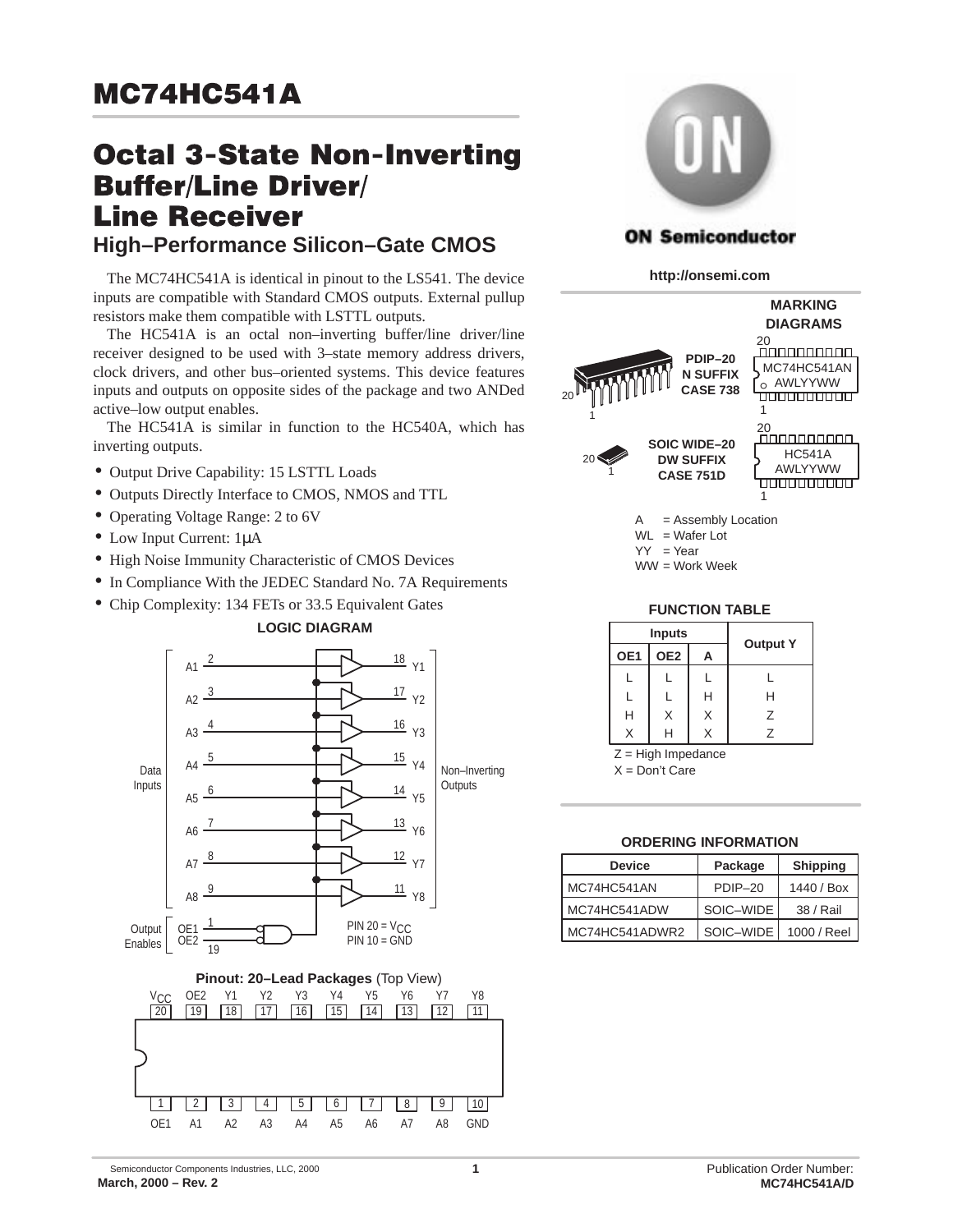#### 

| Symbol           | <b>Parameter</b>                                                               |                               | Value                    | <b>Unit</b>  |
|------------------|--------------------------------------------------------------------------------|-------------------------------|--------------------------|--------------|
| V <sub>CC</sub>  | DC Supply Voltage (Referenced to GND)                                          |                               | $-0.5$ to $+7.0$         |              |
| $V_{\text{in}}$  | DC Input Voltage (Referenced to GND)                                           |                               | $-0.5$ to $V_{CC}$ + 0.5 | V            |
| Vout             | DC Output Voltage (Referenced to GND)                                          |                               | $-0.5$ to $V_{CC}$ + 0.5 | V            |
| lin              | DC Input Current, per Pin                                                      |                               | ± 20                     | mA           |
| lout             | DC Output Current, per Pin                                                     |                               | ± 35                     | mA           |
| <sup>I</sup> CC  | DC Supply Current, V <sub>CC</sub> and GND Pins                                |                               | ±75                      | mA           |
| P <sub>D</sub>   | Power Dissipation in Still Air,                                                | Plastic DIP+<br>SOIC Packaget | 750<br>500               | mW           |
| $T_{\text{stg}}$ | Storage Temperature Range                                                      |                               | $-65$ to $+150$          | $^{\circ}$ C |
| $T_{L}$          | Lead Temperature, 1 mm from Case for 10 Seconds<br>Plastic DIP or SOIC Package |                               | 260                      | $^{\circ}$ C |

  \*Maximum Ratings are those values beyond which damage to the device may occur. 

Functional operation should be restricted to the Recommended Operating Conditions.

 $\uparrow$ Derating — Plastic DIP: - 10 mW/°C from 65° to 125°C

SOIC Package:  $-7$  mW/ $^{\circ}$ C from 65 $^{\circ}$  to 125 $^{\circ}$ C

For high frequency or heavy load considerations, see Chapter 2 of the ON Semiconductor High–Speed CMOS Data Book (DL129/D).

#### **RECOMMENDED OPERATING CONDITIONS**

| Symbol                             | <b>Parameter</b>                                     |                                                                         | Min      | Max                | <b>Unit</b>  |
|------------------------------------|------------------------------------------------------|-------------------------------------------------------------------------|----------|--------------------|--------------|
| $V_{CC}$                           | DC Supply Voltage (Referenced to GND)                |                                                                         | 2.0      | 6.0                |              |
| $V_{\text{in}}$ , $V_{\text{out}}$ | DC Input Voltage, Output Voltage (Referenced to GND) |                                                                         | $\Omega$ | <sup>V</sup> CC    |              |
| TA                                 | Operating Temperature Range, All Package Types       |                                                                         | $-55$    | $+125$             | $^{\circ}$ C |
| t <sub>r</sub> , t <sub>f</sub>    | Input Rise/Fall Time<br>(Figure 1)                   | $V_{\text{CC}}$ = 2.0 V<br>$V_{\text{CC}} = 4.5 V$<br>$V_{C,C} = 6.0 V$ | 0        | 1000<br>500<br>400 | ns           |

#### **DC CHARACTERISTICS** (Voltages Referenced to GND)

|          |                                      |                                                                             |                                                                                                                  | $V_{CC}$                 | <b>Guaranteed Limit</b>      |                              |                              |        |
|----------|--------------------------------------|-----------------------------------------------------------------------------|------------------------------------------------------------------------------------------------------------------|--------------------------|------------------------------|------------------------------|------------------------------|--------|
| Symbol   | <b>Parameter</b>                     | <b>Condition</b>                                                            |                                                                                                                  | v                        | $-55$ to 25 $^{\circ}$ C     | $≤85^{\circ}C$               | ≤125°C                       | Unit   |
| VIH      | Minimum High-Level Input<br>Voltage  | $V_{\text{out}} = 0.1 V$<br>$ I_{\text{out}}  \leq 20 \mu A$                |                                                                                                                  | 2.0<br>3.0<br>4.5<br>6.0 | 1.50<br>2.10<br>3.15<br>4.20 | 1.50<br>2.10<br>3.15<br>4.20 | 1.50<br>2.10<br>3.15<br>4.20 | $\vee$ |
| $V_{IL}$ | Maximum Low-Level Input<br>Voltage   | $V_{\text{out}} = V_{\text{CC}} - 0.1V$<br>$ I_{\text{out}}  \leq 20 \mu A$ |                                                                                                                  | 2.0<br>3.0<br>4.5<br>6.0 | 0.50<br>0.90<br>1.35<br>1.80 | 0.50<br>0.90<br>1.35<br>1.80 | 0.50<br>0.90<br>1.35<br>1.80 | $\vee$ |
| VOH      | Minimum High-Level Output<br>Voltage | $V_{in} = V_{IL}$<br>$ I_{\text{out}}  \leq 20 \mu A$                       |                                                                                                                  | 2.0<br>4.5<br>6.0        | 1.9<br>4.4<br>5.9            | 1.9<br>4.4<br>5.9            | 1.9<br>4.4<br>5.9            | V      |
|          |                                      | $V_{in} = V_{IL}$                                                           | $ I_{\text{out}}  \leq 3.6 \text{mA}$<br>$ I_{\text{out}}  \leq 6.0 \text{mA}$<br>$ I_{\text{out}}  \leq 7.8$ mA | 3.0<br>4.5<br>6.0        | 2.48<br>3.98<br>5.48         | 2.34<br>3.84<br>5.34         | 2.20<br>3.70<br>5.20         |        |
| VOL      | Maximum Low-Level Output<br>Voltage  | $V_{in} = V_{IH}$<br>$ I_{\text{out}}  \leq 20 \mu A$                       |                                                                                                                  | 2.0<br>4.5<br>6.0        | 0.1<br>0.1<br>0.1            | 0.1<br>0.1<br>0.1            | 0.1<br>0.1<br>0.1            | V      |
|          |                                      | $V_{in} = V_{IH}$                                                           | $ I_{\text{out}}  \leq 3.6$ mA<br>$ I_{\text{out}}  \leq 6.0 \text{mA}$<br>$ I_{\text{out}}  \leq 7.8 \text{mA}$ | 3.0<br>4.5<br>6.0        | 0.26<br>0.26<br>0.26         | 0.33<br>0.33<br>0.33         | 0.40<br>0.40<br>0.40         |        |
| $I_{in}$ | Maximum Input Leakage Current        | $V_{in} = V_{CC}$ or GND                                                    |                                                                                                                  | 6.0                      | ±0.1                         | ±1.0                         | ±1.0                         | μA     |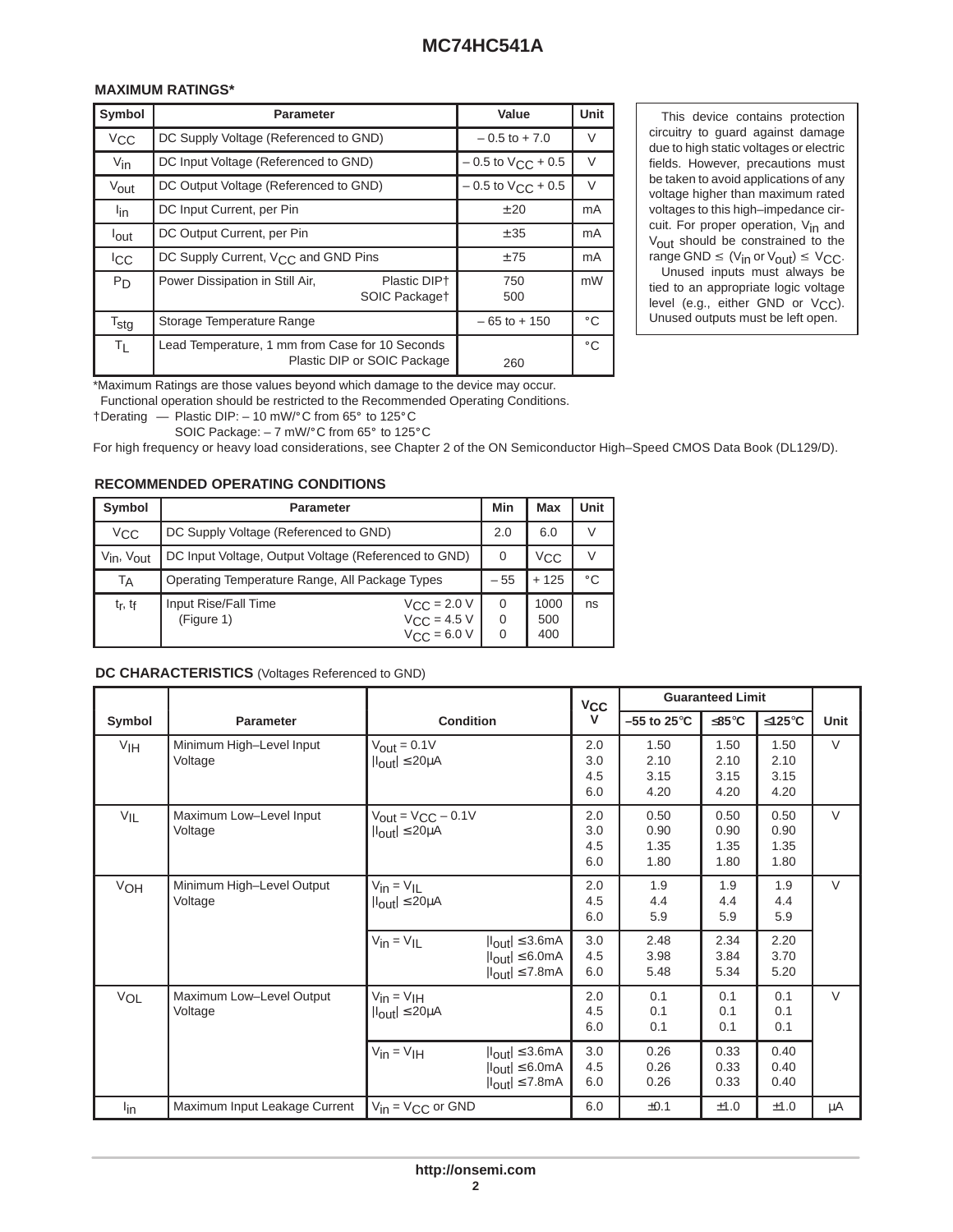#### **DC CHARACTERISTICS** (Voltages Referenced to GND)

|        |                                                          |                                                                                                            | <b>V<sub>CC</sub></b> | <b>Guaranteed Limit</b>  |               |        |      |
|--------|----------------------------------------------------------|------------------------------------------------------------------------------------------------------------|-----------------------|--------------------------|---------------|--------|------|
| Symbol | <b>Parameter</b>                                         | <b>Condition</b>                                                                                           | $\mathbf{v}$          | $-55$ to 25 $^{\circ}$ C | $≤85^\circ$ C | ≤125°C | Unit |
| loz    | Maximum Three-State Leakage<br>Current                   | Output in High Impedance State<br>$V_{in} = V_{IL}$ or $V_{IH}$<br>$V_{\text{out}} = V_{\text{CC}}$ or GND | 6.0                   | $\pm 0.5$                | ±5.0          | ±10.0  | μA   |
| ICC.   | <b>Maximum Quiescent Supply</b><br>Current (per Package) | $V_{in} = V_{CC}$ or GND<br>$I_{\text{out}} = 0 \mu A$                                                     | 6.0                   |                          | 40            | 160    | μA   |

NOTE: Information on typical parametric values can be found in Chapter 2 of the ON Semiconductor High–Speed CMOS Data Book (DL129/D).

|                                        |                                                                            | $V_{CC}$                 |                         | <b>Guaranteed Limit</b> |                       |      |
|----------------------------------------|----------------------------------------------------------------------------|--------------------------|-------------------------|-------------------------|-----------------------|------|
| Symbol                                 | <b>Parameter</b>                                                           | v                        | $-55$ to 25 $\degree$ C | ≤85°C                   | ≤125°C                | Unit |
| t <sub>PLH</sub> ,<br><sup>t</sup> PHL | Maximum Propagation Delay, Input A to Output Y<br>(Figures 1 and 3)        | 2.0<br>3.0<br>4.5<br>6.0 | 80<br>30<br>18<br>15    | 100<br>40<br>23<br>20   | 120<br>55<br>28<br>25 | ns   |
| t <sub>PLZ</sub> ,<br><sup>t</sup> PHZ | Maximum Propagation Delay, Output Enable to Output Y<br>(Figures 2 and 4)  | 2.0<br>3.0<br>4.5<br>6.0 | 110<br>45<br>25<br>21   | 140<br>60<br>31<br>26   | 165<br>75<br>38<br>31 | ns   |
| t <sub>PZL</sub> ,<br>t <sub>PZH</sub> | Maximum Propagation Delay, Output Enable to Output Y<br>(Figures 2 and 4)  | 2.0<br>3.0<br>4.5<br>6.0 | 110<br>45<br>25<br>21   | 140<br>60<br>31<br>26   | 165<br>75<br>38<br>31 | ns   |
| t <sub>TLH</sub> ,<br><sup>t</sup> THL | Maximum Output Transition Time, Any Output<br>(Figures 1 and 3)            | 2.0<br>3.0<br>4.5<br>6.0 | 60<br>22<br>12<br>10    | 75<br>28<br>15<br>13    | 90<br>34<br>18<br>15  | ns   |
| $C_{\text{in}}$                        | Maximum Input Capacitance                                                  |                          | 10                      | 10                      | 10                    | pF   |
| $C_{\text{out}}$                       | Maximum Three–State Output Capacitance (Output in High<br>Impedance State) |                          | 15                      | 15                      | 15                    | pF   |

#### **AC CHARACTERISTICS** ( $C_L$  = 50 pF, Input  $t_r$  =  $t_f$  = 6 ns)

NOTE: For propagation delays with loads other than 50 pF, and information on typical parametric values, see Chapter 2 of the ON Semiconductor High–Speed CMOS Data Book (DL129/D).

|     |                                               | Typical @ 25°C, $V_{CC}$ = 5.0 V, $V_{EE}$ = 0 V |  |
|-----|-----------------------------------------------|--------------------------------------------------|--|
| Срп | ' Power Dissipation Capacitance (Per Buffer)* |                                                  |  |

\* Used to determine the no–load dynamic power consumption:  $P_D = C_{PD} V_{CC}^2 + I_{CC} V_{CC}$ . For load considerations, see Chapter 2 of the ON Semiconductor High–Speed CMOS Data Book (DL129/D).

#### **SWITCHING WAVEFORMS**



**Figure 1.**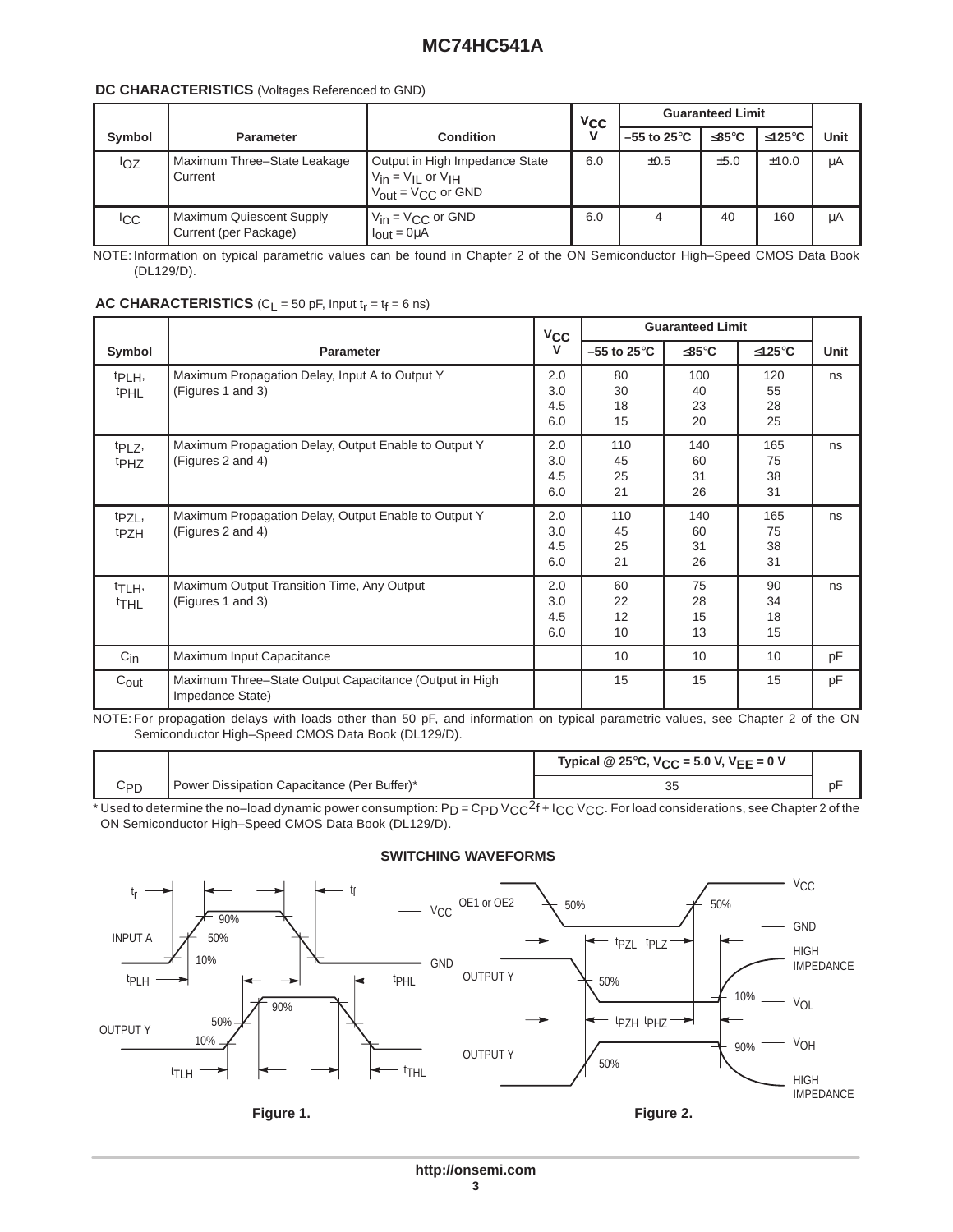#### **TEST CIRCUITS**



#### **PIN DESCRIPTIONS**

#### **INPUTS**

**A1, A2, A3, A4, A5, A6, A7, A8 (PINS 2, 3, 4, 5, 6, 7, 8, 9)** — Data input pins. Data on these pins appear in non–inverted form on the corresponding Y outputs, when the outputs are enabled.

#### **CONTROLS**

**OE1, OE2 (PINS 1, 19)** — Output enables (active–low). When a low voltage is applied to both of these pins, the outputs are enabled and the device functions as an non–inverting buffer. When a high voltage is applied to either input, the outputs assume the high impedance state.

#### **OUTPUTS**

**Y1, Y2, Y3, Y4, Y5, Y6, Y7, Y8 (PINS 18, 17, 16, 15, 14, 13, 12, 11)** — Device outputs. Depending upon the state of the output enable pins, these outputs are either non–inverting outputs or high–impedance outputs.



### **LOGIC DETAIL**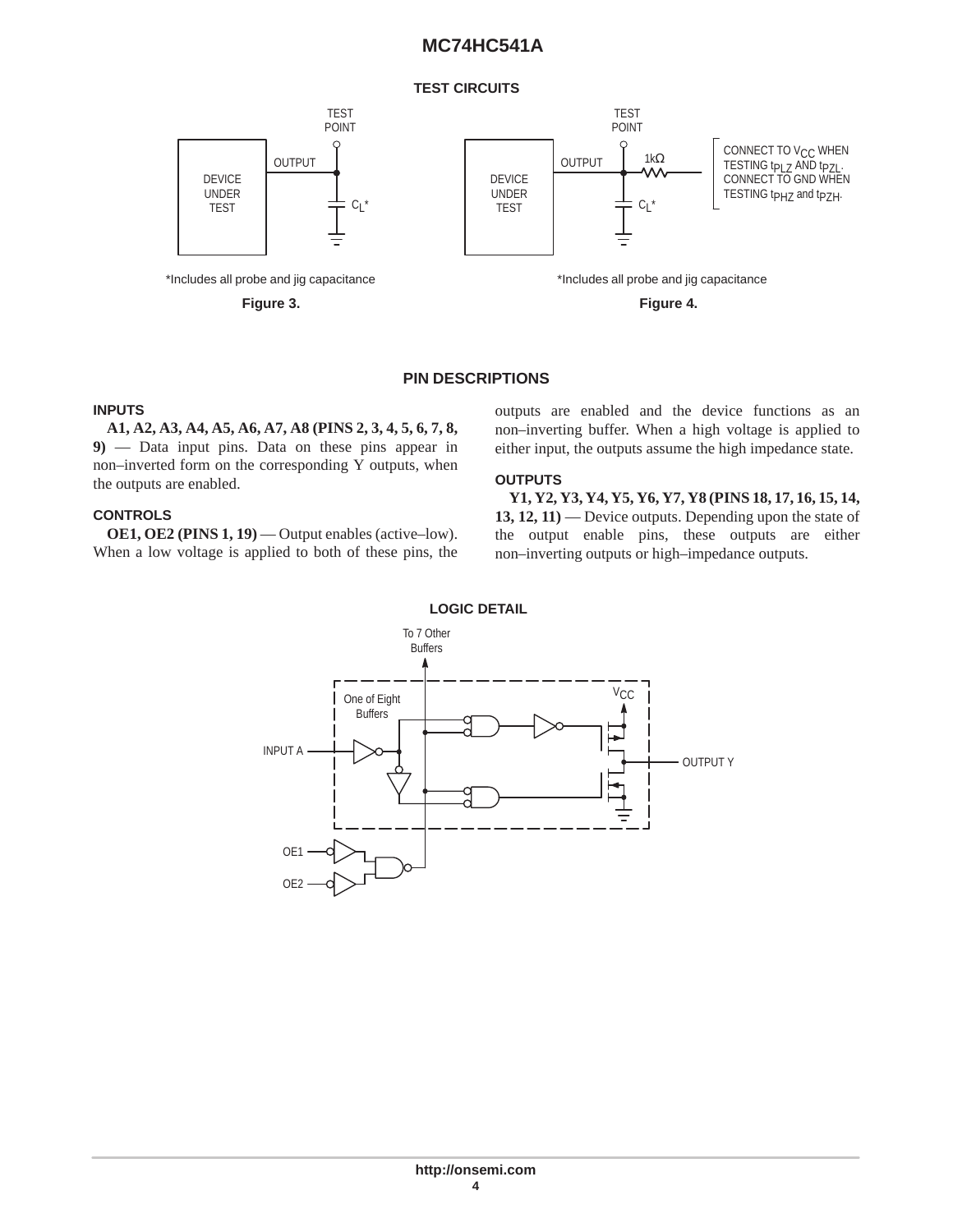#### **PACKAGE DIMENSIONS**



1. DIMENSIONING AND TOLERANCING PER ANSI Y14.5M, 1982.

2. CONTROLLING DIMENSION: INCH. 3. DIMENSION L TO CENTER OF LEAD WHEN FORMED PARALLEL.

4. DIMENSION B DOES NOT INCLUDE MOLD

| FI ASH.    |             |               |                    |            |  |
|------------|-------------|---------------|--------------------|------------|--|
|            |             | <b>INCHES</b> | <b>MILLIMETERS</b> |            |  |
| <b>DIM</b> | <b>MIN</b>  | <b>MAX</b>    | <b>MIN</b>         | <b>MAX</b> |  |
| А          | 1.010       | 1.070         | 25.66              | 27.17      |  |
| B          | 0.240       | 0.260         | 6.10               | 6.60       |  |
| C          | 0.150       | 0.180         | 3.81               | 4.57       |  |
| D          | 0.015       | 0.022         | 0.39               | 0.55       |  |
| E          |             | 0.050 BSC     |                    | 1.27 BSC   |  |
| F          | 0.050       | 0.070         | 1.27               | 1.77       |  |
| G          |             | 0.100 BSC     | 2.54 BSC           |            |  |
| J          | 0.008       | 0.015         | 0.21               | 0.38       |  |
| ĸ          | 0.110       | 0.140         | 2.80               | 3.55       |  |
|            | 0.300 BSC   |               | 7.62 BSC           |            |  |
| M          | $0^{\circ}$ | 15°           | $0^{\circ}$        | 15°        |  |
| N          | 0.020       | 0.040         | 0.51               | 1.01       |  |

**SO–20 DW SUFFIX** CASE 751D–05 ISSUE F



NOTES:

**L**

A

1. DIMENSIONS ARE IN MILLIMETERS. 2. INTERPRET DIMENSIONS AND TOLERANCES PER ASME Y14.5M, 1994.

3. DIMENSIONS D AND E DO NOT INCLUDE MOLD<br>4. MAXIMUM MOLD PROTRUSION 0.15 PER SIDE.<br>5. DIMENSION B DOES NOT INCLUDE DAMBAR<br>5. DIMENSION B DOES NOT INCLUDE DAMBAR<br>PROTRUSION. ALLOWABLE PROTRUSION SHALL BE 0.13 TOTAL IN EXCESS OF B DIMENSION AT MAXIMUM MATERIAL CONDITION.

|                | <b>MILLIMETERS</b> |            |  |  |  |
|----------------|--------------------|------------|--|--|--|
| <b>DIM</b>     | MIN                | <b>MAX</b> |  |  |  |
| А              | 2.35               | 2.65       |  |  |  |
| A <sub>1</sub> | 0.10               | 0.25       |  |  |  |
| в              | 0.35               | 0.49       |  |  |  |
| C              | 0.23               | 0.32       |  |  |  |
| D              | 12.65              | 12.95      |  |  |  |
| E              | 7.40               | 7.60       |  |  |  |
| ė              |                    | 1.27 BSC   |  |  |  |
| н              | 10.05              | 10.55      |  |  |  |
| h              | 0.25               | 0.75       |  |  |  |
|                | 0.50               | 0.90       |  |  |  |
| A              | 0°                 | $\circ$    |  |  |  |
|                |                    |            |  |  |  |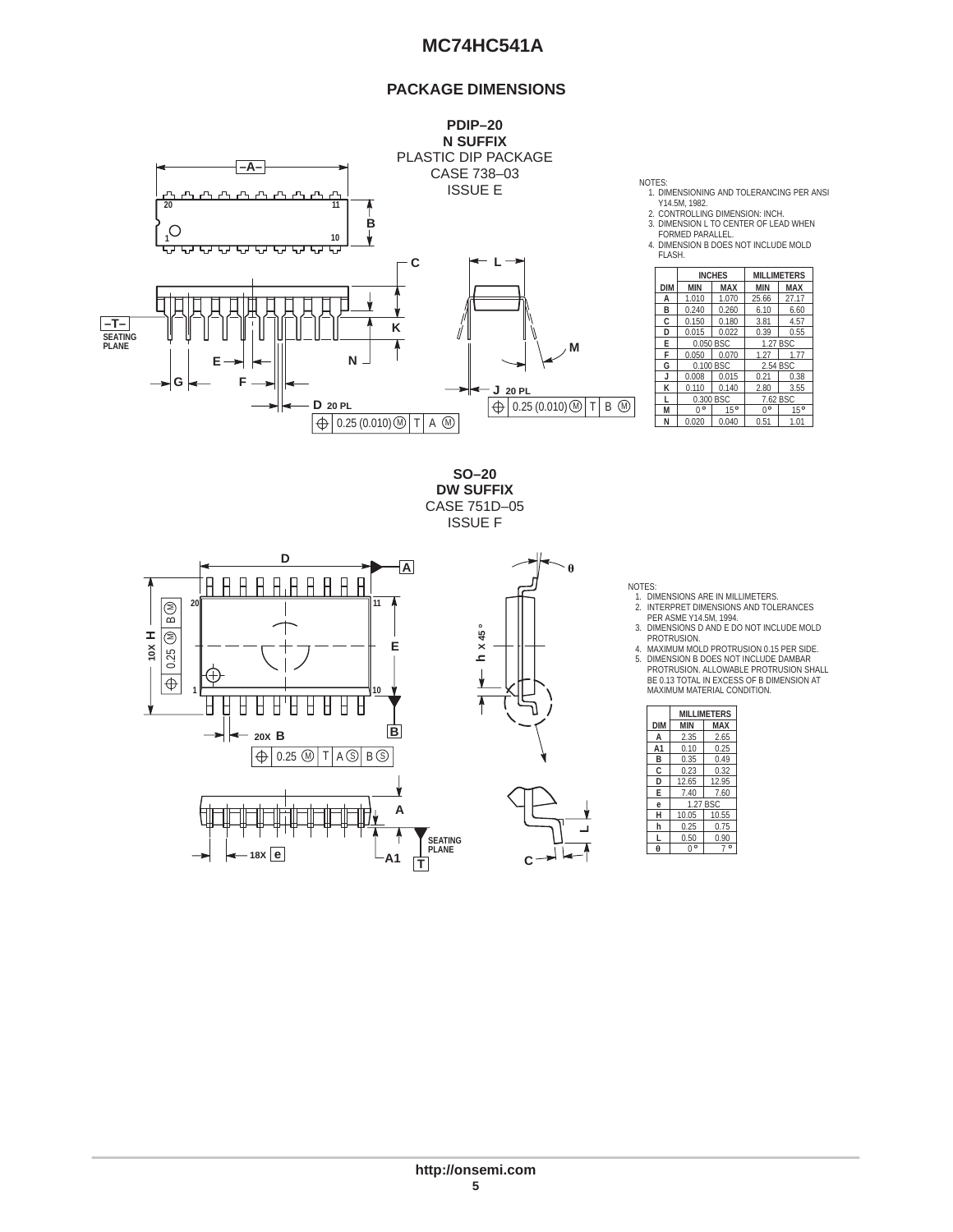# **Notes**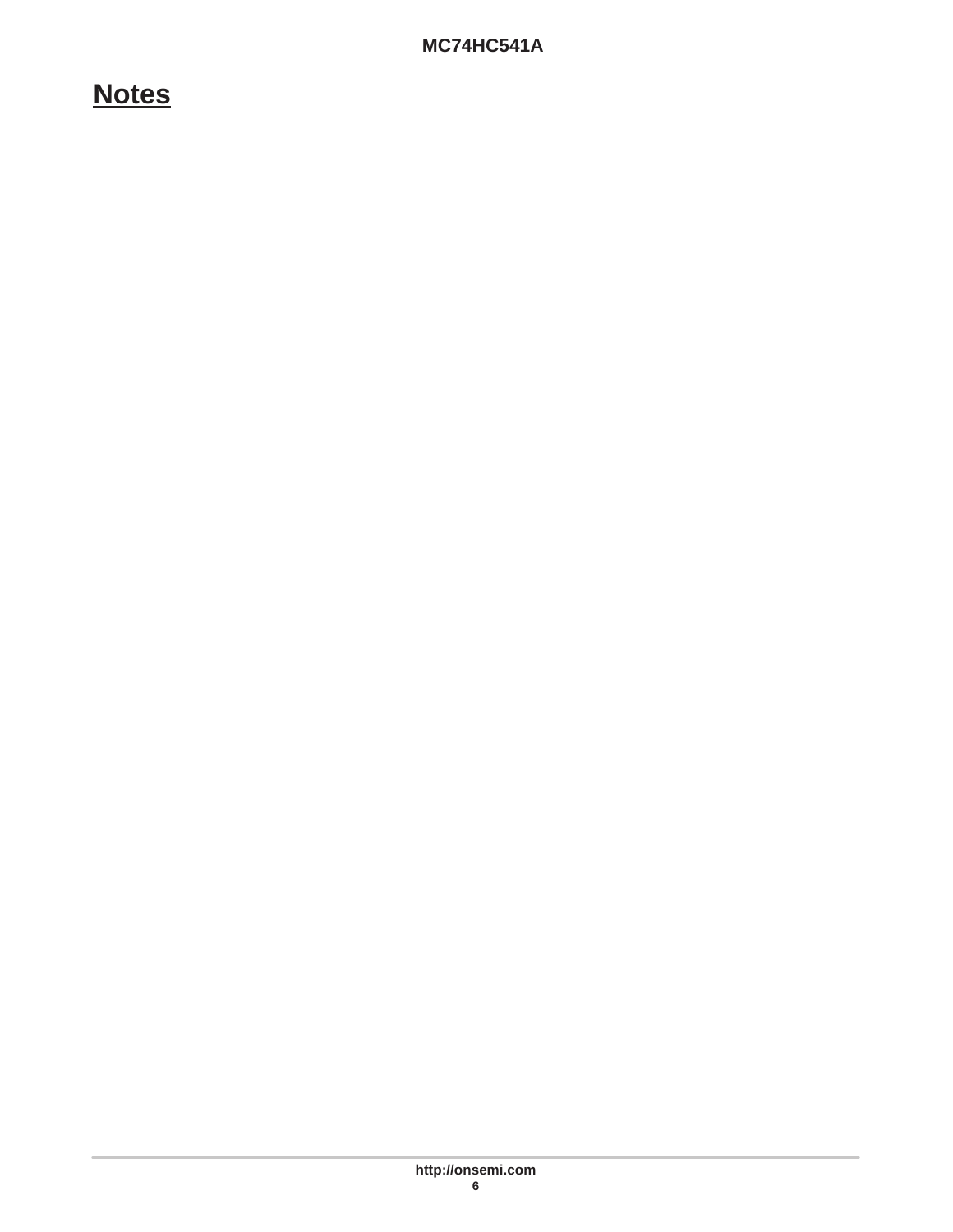# **Notes**